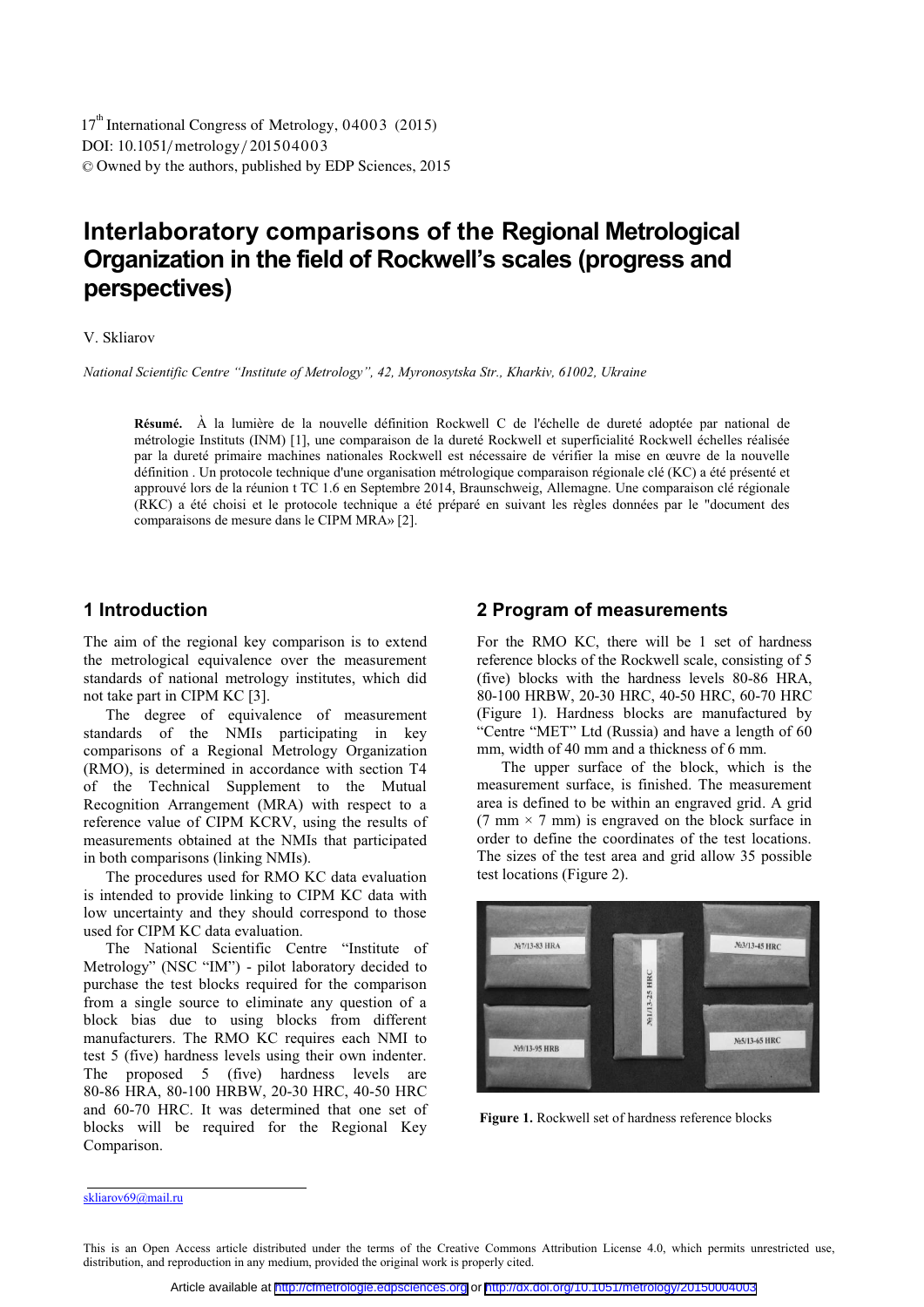

**Figure 2.** Layout of the grid on the measurement surface of the hardness reference blocks

The pilot laboratory are responsible for purchasing the blocks for their regional comparison, while each participating institute bears the costs for transport, customs and related administrative fees.

The pilot laboratory is to make measurements at the beginning and at the end of the RKC in order to evaluate the stability of the hardness reference blocks used in the RKC.

#### **3 Procedure**

The measurements shall be carried out following the Rockwell scale definition developed for adoption by National Metrology Institutes (NMIs). Any deviations from the procedure must be reported. Before conducting the measurements, each participant shall carry out the calibration of the primary hardness machine. Results of the calibration are:

- measurement results and uncertainties of the test forces  $(F_0, u_{F_0})$  and  $F_0, u_F$ ,

- uncertainty of the length measuring system *ul*,

measurement results and uncertainties of the indenter geometry (plane angle *<sup>α</sup><sup>m</sup>*, *<sup>u</sup>αm*, spherical tip radius *Ra*, *uRa*),

- measurement results and uncertainties of the indenter geometry (spherical tip diameter *Rβ*, *<sup>u</sup>Rβ*),

- measurement result and uncertainty of the final indentation speed of additional load application  $(V_{\text{fis}}, u_{\text{Vfis}})$ ,

- measurement results and uncertainties of the total time of preliminary test force  $(T_p, u_{T_p})$ ,

- application time of preliminary test force  $(T_a, u_{Ta})$ ,

- duration time of preliminary test force  $(T_{pm}, u_{Tpm})$ ,

- duration of the total force  $(T_{df}, u_{Tdf})$ ,

- final reading time  $(T_{rf}, u_{Trf})$ ,

- measurement result and uncertainty of the temperature of test  $(T, u_T)$ .

Each participant shall make 5 (five) measurement indentations on each hardness reference block. The 5 (five) indentations will be used to evaluate the stochastic deviations occurring during the measurements, including the evaluation of the inhomogeinity of the hardness distribution across the test surface of the hardness reference blocks. The example of the test locations on the blocks provided to participants as grid coordinates (Figure 3).

|              | 1 | 2 | 3 | 4 | 5 | 6 | 7 |
|--------------|---|---|---|---|---|---|---|
| 1            | U | В | G | В | G | U | C |
| $\mathbf{2}$ | C | U | Κ | C | Κ | В | G |
| 3            | в | G | C | U | В | C | Κ |
| 4            | U | Κ | B | G | Κ | U | G |
| 5            | G | C | Κ | U | В | С | Κ |

**Figure 3.** Test locations on the reference block

For each participant lab was determined symbol (see Table 1). It will be used by the participants to find the location of the indentations on the hardness block surface (1-5), as indicated in Figure 3. As additional locations (6 and 7), for test measurement or in case a measurement error occurs and the measurement must be repeated, the locations indicated as "repeat measurements" can be used.

Each indentation make at the center of the open square within the engraved grid lines. An indentation must not contact an engraved line. If a measurement error occurs, participant register the error in the data report in the field for measurement errors (designation "error") and repeat the measurement at one of the unused locations designated for repeat measurements.

After completing all measurements, participant must clean the blocks with alcohol, then wrap the blocks in anti-corrosion paper and put them in a plastic bag. The blocks are to be securely packed in the original shipping container and shipped to the next participant. When the blocks are shipped, the sending institute must again notify the pilot laboratory by fax or email.

Due to the number of fields on the hardness block surface (35) and the number of indentations to be carried out by each laboratory (5 plus two), the maximum number of participants for each regional comparison is  $5(35/5=5+2$  for possible errors or test indentation).

### **4 Time table of the measurements**

**Table 1.** Time table of the measurements

| The symbol<br>of the cell | Institute/Country              | Date             |  |
|---------------------------|--------------------------------|------------------|--|
| U                         | NSC "IM", Ukraine              | November<br>2013 |  |
| G                         | PTB, Germany                   | January<br>2014  |  |
| C                         | CMI, Czech Republic            | May<br>2014      |  |
| в                         | BelGIM, Belarus                | June<br>2014     |  |
| Κ                         | RSE "KazInMetr",<br>Kazakhstan | December<br>2014 |  |
|                           | NSC "IM", Ukraine              | May<br>2015      |  |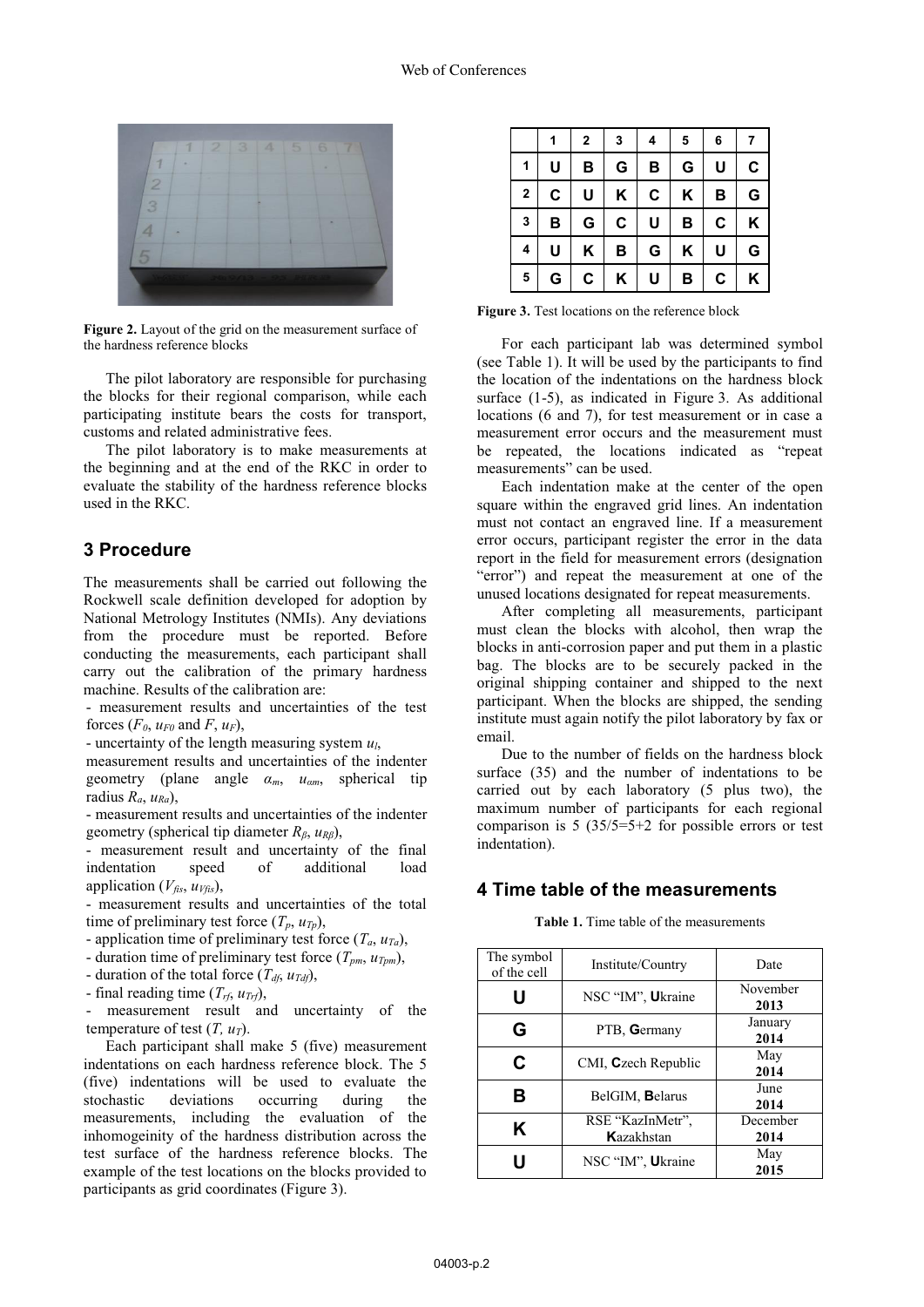### **5 Uncertainty evaluation**

The Pilot laboratory must perform the measurements twice. After RSE "KazInMetr", re-indentation for the pilot laboratory will be performed in the free zones.

"A result from a participant is not considered complete without an associated uncertainty, and is not included in the draft report unless it is accompanied by an uncertainty supported by a complete uncertainty budget. Uncertainties are drawn up following the guidance given in the technical protocol" [2]. The uncertainty in measurement should be estimate according to the GUM [3, 5]. At least the following influence quantities on the uncertainty should be considered:

- test forces;
- depth measuring system;
- cone angle of the indenter;
- spherical tip of the indenter;
- final indentation speed of additional force application:
- total time of preliminary test force;
- duration of the total force;
- final reading time;
- reproducibility of the primary hardness machine.

Each laboratory has the responsibility for determining their own uncertainty budget, including the determination of the sensitivity coefficients.

The draft of EURAMET/cg-16/v.01 [5, 6] may be used. For the uncertainty budget calculation and for the sensitivity coefficients.

## **6 Data compilation**

Pilot Laboratory is responsible for collecting and compiling the measurement data from participants.

The Draft A should be prepared as soon as all the results have been received from the participants. It includes the results transmitted by the participants, identified by name. It is confidential to the participants. After comments, remarks and discussion, the Draft B, should be subsequently prepared for the pilot laboratory and will include the Appendix containing proposals for a reference value and degrees of equivalence.

According to the [6, 7] we have two procedures of data evaluation designated by "C" and "D" which conventionally correspond to two types of comparison and ways for RMO KC data transformation.

The "C" procedure can be applied to those comparisons that require determination of a physical quantity value and assignment of this value to the material measure. In the appropriate CIPM and RMO key comparisons, the material measures with close but, nevertheless, different values of a physical quantity can be used as travelling standards. The "C" procedure requires application of an additive correction for RMO KC data. It is assumed that measurement uncertainties associated with the results of linking NMIs, obtained in the CIPM KC and RMO KC, remain the same. It is our case. It is important to take into account that in comparisons take part institutions with CMC line in BIPM. The Draft B should be presented and discussed at the next meeting TC 1.6 for agreement. After agreement Draft B should be presented to CCM-WGH. If it is approved by the CCM-WGH, the Final Report will be prepared and sent to the CCM.

### **7 Perspectives**

In carrying out comparisons on scales Superficial-Rockwell use measures with a large number of zones for indentation. This will allow a greater number of participating NMI. Subject to availability on measures to give the status of comparisons «ongoing».

At presence of a second set of measures of hardness, with the participants agree on the use of the general indenter during comparisons Superficial-Rockwell.

### **8 Conclusion**

During international comparisons, the calculated values of the expanded uncertainty are compared with the values of the expanded uncertainty of the participating countries of international comparisons. For each sub band, the hardness are plotted showing the measured each participant comparisons hardness values with expanded uncertainty.

As an example, in Figure 4 shown a graphical representation of the measurement result for the subband 80-100 HRBW for a 5 NMI - comparisons of participants. According to the results of the graphical representation of the results it is concluded confirmation or non-confirmation of the declared values of uncertainty for each participant for each of the sub hardness.